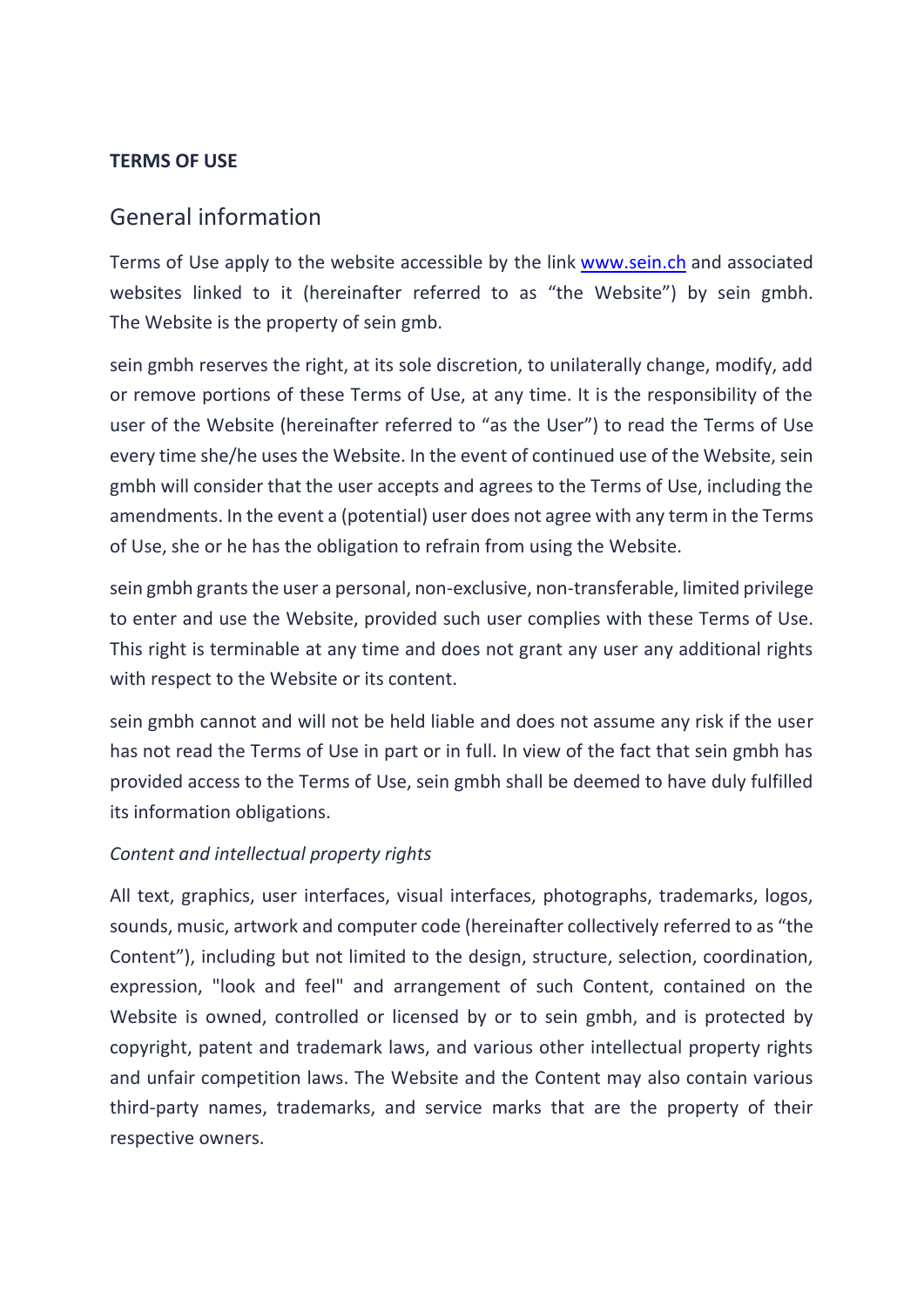No part of the Website and no Content may be copied, reproduced, republished, uploaded, posted, publicly displayed, encoded, translated, transmitted, or distributed in any way to any other computer, server, website, or other medium for publication or distribution or for any commercial enterprise, without the express prior written consent of sein gmbh.

# *Breach of terms of use*

sein gmbh will prohibit any use of the Website it reasonably believes may be (or alleged to be) in violation of the Terms of Use. In addition to this, sein gmbh will claim for any damages, losses, liabilities, settlements, and expenses (including, without limitation, costs and attorneys' fees) that arise from the violation of the Terms of Use.

sein gmbh may disclose any information we have legally obtained about Website users (including the identity) if sein gmbh reasonably thinks that such disclosure is necessary in connection with any investigation or complaint regarding the use of the Website or to identify, contact, or bring legal action against someone who may be causing injury to or interference with (either intentionally or unintentionally) the rights or property of sein gmbh, or the rights or property of third parties or users of the Website, including the customers of sein gmbh.

### *Disclaimer*

SEIN GMBH MAKES NO PROMISES AND GIVES NO WARRANTIES THAT THE WEBSITE, INCLUDING BUT NOT LIMITED TO ANY CONTENT, SERVICE, OR FEATURE OF THE WEBSITE WILL BE ERROR-FREE OR UNINTERRUPTED. SEIN GMBH MAKES NO PROMISES AND GIVES NO WARRANTIES THAT THAT ANY DEFECTS (IF ANY) WILL BE CORRECTED OR THAT THE USE OF THE WEBSITE WILL PROVIDE SPECIFIC RESULTS. THE WEBSITE, INCLUDING ITS CONTENT SERVICE AND FEATURES, IS PROVIDED ON AN "AS-IS" AND "AS-AVAILABLE" BASIS. ALL INFORMATION PROVIDED ON THE WEBSITE IS SUBJECT TO CHANGE WITHOUT NOTICE. SEIN GMBH CANNOT ENSURE THAT ANY FILES OR OTHER DATA THE USER DOWNLOADS FROM THE WEBSITE WILL BE FREE OF VIRUSES, OR CONTAMINATION OR DESTRUCTIVE FEATURES. SEIN GMBH DISCLAIMS ALL WARRANTIES, EXPRESS OR IMPLIED, INCLUDING ANY WARRANTIES, NON-INFRINGEMENT, OF ACCURACY, MERCHANTABILITY, AND FITNESS FOR A PARTICULAR PURPOSE. SEIN GMBH DISCLAIMS ANY AND ALL LIABILITY FOR THE ACTS, OMISSIONS, AND CONDUCT OF ANY THIRD PARTIES IN CONNECTION WITH OR RELATED TO THE USE OF THE WEBSITE. THIS DISCLAIMER APPLIES TO ANY DAMAGES, LIABILITY, OR INJURIES CAUSED BY ANY FAILURE OF PERFORMANCE, ERROR, OMISSION, INTERRUPTION,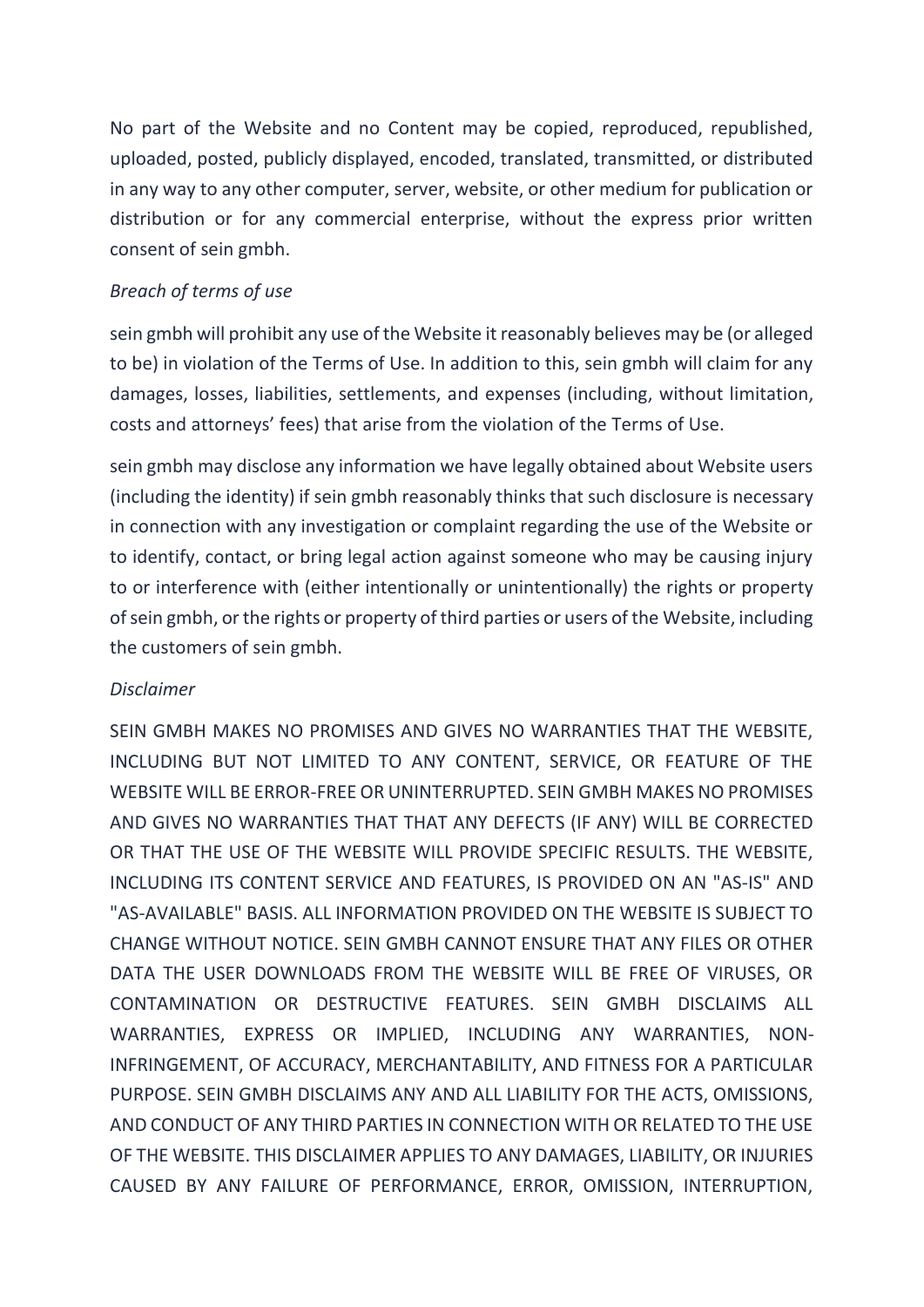DELETION, DEFECT, DELAY IN OPERATION OR TRANSMISSION, COMPUTER VIRUS, COMMUNICATION LINE FAILURE, THEFT OR DESTRUCTION OF OR UNAUTHORIZED ACCESS TO, ALTERATION OF, OR USE, WHETHER FOR BREACH OF CONTRACT, TORT, NEGLIGENCE OR ANY OTHER CAUSE OF ACTION.

# *Limitation of liability*

NOTWITHSTANDING ANYTHING TO THE CONTRARY, EXCEPT FOR BODILY INJURY OF A PERSON, SEIN GMBH AND ITS SUPPLIERS (INCLUDING BUT NOT LIMITED TO ALL EQUIPMENT AND TECHNOLOGY SUPPLIERS), OFFICERS, AFFILIATES, REPRESENTATIVES, CONTRACTORS AND EMPLOYEES SHALL NOT BE RESPONSIBLE OR LIABLE WITH RESPECT TO THE USE OF WEBSITE, CONTENT OR TERMS OF USE UNDER ANY CONTRACT, NEGLIGENCE, STRICT LIABILITY OR OTHER THEORY: (A) FOR ERROR OR INTERRUPTION OF USE OR FOR LOSS OR INACCURACY OR CORRUPTION OF DATA OR COST OF PROCUREMENT OF SUBSTITUTE GOODS, SERVICES OR TECHNOLOGY OR LOSS OF BUSINESS OR LOSS OF PROFITS (WHETHER DIRECT OR INDIRECT), IN ALL CASES ARISING OUT OF THE USE OR INABILITY TO USE THE WEBSITE, CONTENT, SERVICE, REGARDLESS OF LEGAL THEORY, WITHOUT REGARD TO WHETHER SEIN GMBH HAS BEEN WARNED OF THE POSSIBILITY OF THOSE DAMAGES, AND EVEN IF A REMEDY FAILS OF ITS ESSENTIAL PURPOSE; (B) FOR ANY INDIRECT, EXEMPLARY, INCIDENTAL, SPECIAL OR CONSEQUENTIAL DAMAGES; (C) FOR ANY MATTER BEYOND SEIN GMBH's REASONABLE CONTROL; (D) FOR ANY PERSONAL DATA PROTECTION OR COPYRIGHT AND RELATED RIGHTS' INFRINGEMENTS IF THE USER DID NOT OBTAIN ANY CONSENTS, PERMISSIONS AND/OR LICENSES NEEDED; OR (E) FOR ANY AMOUNTS THAT, TOGETHER WITH AMOUNTS ASSOCIATED WITH ALL OTHER CLAIMS, EXCEED 80 (EIGHTY) EUR PRIOR TO THE ACT THAT GAVE RISE TO THE LIABILITY, IN EACH CASE, WHETHER OR NOT SEIN GMBH HAS BEEN ADVISED OF THE POSSIBILITY OF SUCH DAMAGES.

### *Indemnity*

The user of the Website hereby agrees to indemnify and hold harmless sein gmbh against any damages, losses, liabilities, settlements, and expenses (including, without limitation, costs and attorneys' fees) in connection with any claim or action that arises from an alleged violation of the foregoing or otherwise from the user's use of the Website. Although sein gmbh has no obligation to monitor the user's use of the Website, sein gmbh may do so and may prohibit any use of the Website it believes may be (or alleged to be) in violation of the foregoing.